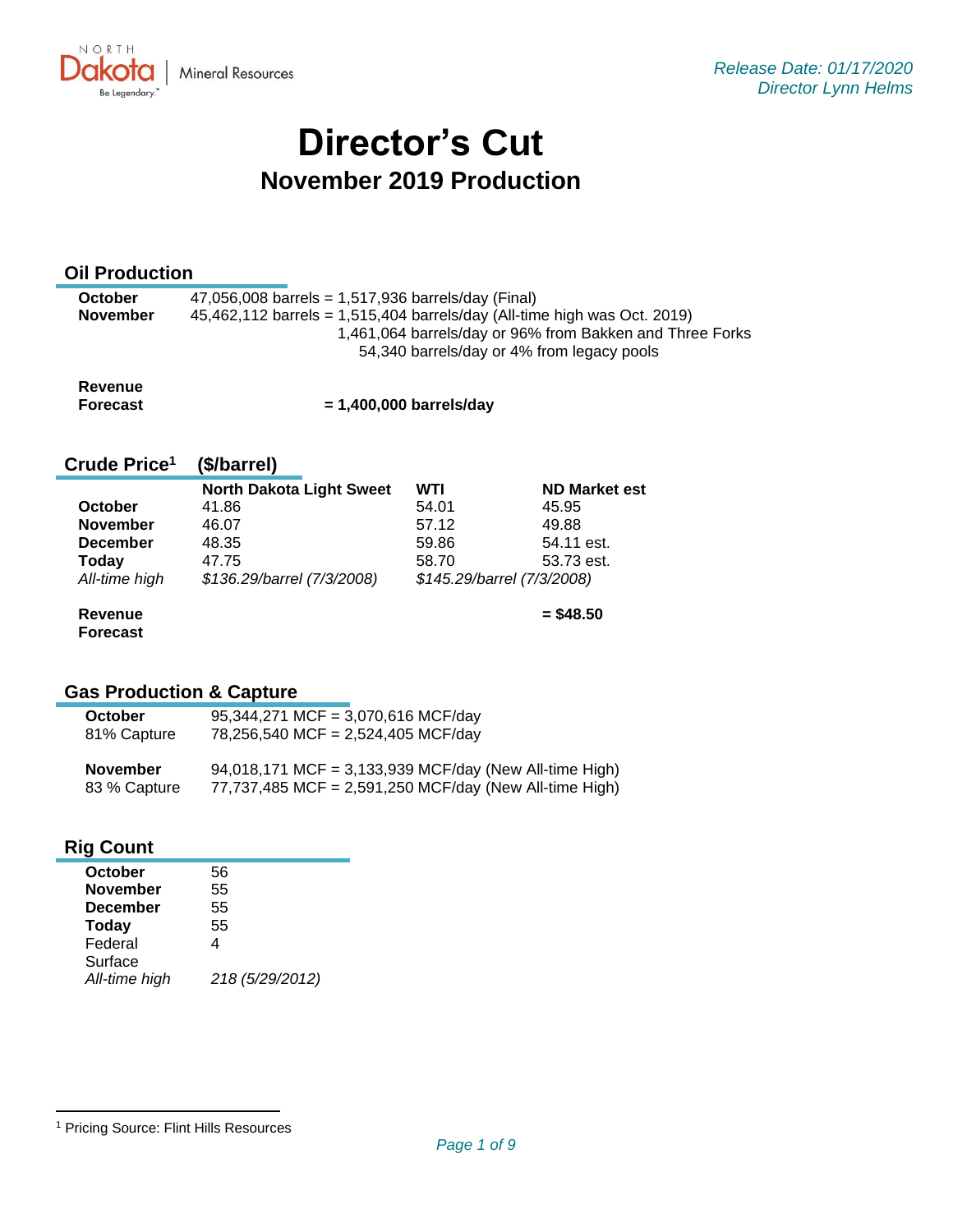

# **Wells**

|                                              | <b>September</b> | <b>October</b>            | <b>November</b>                                                                                                                                                                 | <b>December</b>                                                       | <b>Revenue</b><br><b>Forecast</b> |
|----------------------------------------------|------------------|---------------------------|---------------------------------------------------------------------------------------------------------------------------------------------------------------------------------|-----------------------------------------------------------------------|-----------------------------------|
| <b>Permitted</b>                             |                  | 126 drilling<br>0 seismic | 79 drilling<br>1 seismic                                                                                                                                                        | 67 drilling<br>0 seismic<br>(All-time high was 370)<br>$-$ Oct. 2012) |                                   |
| <b>Completed</b>                             | 117 (Final)      | 102 (Revised)             | 92 (Preliminary)                                                                                                                                                                |                                                                       | 90                                |
| Inactive <sup>2</sup>                        | ۰                | 1,683                     | 1,726                                                                                                                                                                           | ۰                                                                     | $\overline{\phantom{a}}$          |
| <b>Waiting on</b><br>Completion <sup>3</sup> |                  | 885                       | 919                                                                                                                                                                             | $\qquad \qquad$                                                       |                                   |
| <b>Producing</b>                             |                  | 16,169                    | 16,090 (Preliminary)<br>(All-time high was<br>Oct. 2019)<br>14,736 (92%) from<br>unconventional Bakken-<br><b>Three Forks</b><br>1,354 $(8%)$ from legacy<br>conventional pools | $\blacksquare$                                                        |                                   |

# **Fort Berthold Reservation Activity**

|                                  | Total   | Fee Land | <b>Trust Land</b> |
|----------------------------------|---------|----------|-------------------|
| Oil Production                   | 372.429 | 102.761  | 269.668           |
| <b>Drilling Rigs</b>             |         |          |                   |
| <b>Active Wells</b>              | 2.341   | 609      | 1.732             |
| Waiting on completion            | 90      |          |                   |
| <b>Approved Drilling Permits</b> | ⊟ 398   |          | 328               |
| <b>Potential Future Wells</b>    | 4 211   | 1.155    | 3.056             |

# **Drilling and Completions Activity**

The drilling rig count was very stable in the mid 60's for the first half of the year. Based on oil price, capital availability, and gas capture operators implemented plans to 10-12 fewer rigs second half of 2019.

The number of well completions has become variable again due to weather, gas capture, and oil price. 98% of drilling now targets the Bakken and Three Forks formations.

Lower crude oil price, gas capture, workforce, and competition with the Permian and Anadarko shale oil plays for capital continue to limit drilling rig count. Utilization rate for rigs capable of 20,000+ feet is 50-60% and for shallow well rigs (7,000 feet or less) 35-45%.

Drilling permit activity has slowed down due to winter weather. Operators continue to maintain a permit inventory that will accommodate varying oil prices for the next 12 months.

<sup>2</sup> Includes all well types on IA and AB statuses: **IA** = Inactive shut in >3 months and <12 months;

**AB** = Abandoned (Shut in >12 months)

<sup>&</sup>lt;sup>3</sup> The number of wells waiting on completions is an estimate on the part of the director based on idle well count and a typical five-year average. Neither the State of North Dakota, nor any agency officer, or employee of the State of North Dakota warrants the accuracy or reliability of this product and shall not be held responsible for any losses caused by this product. Portions of the information may be incorrect or out of date. Any person or entity that relies on any information obtained from this product does so at his or her own risk.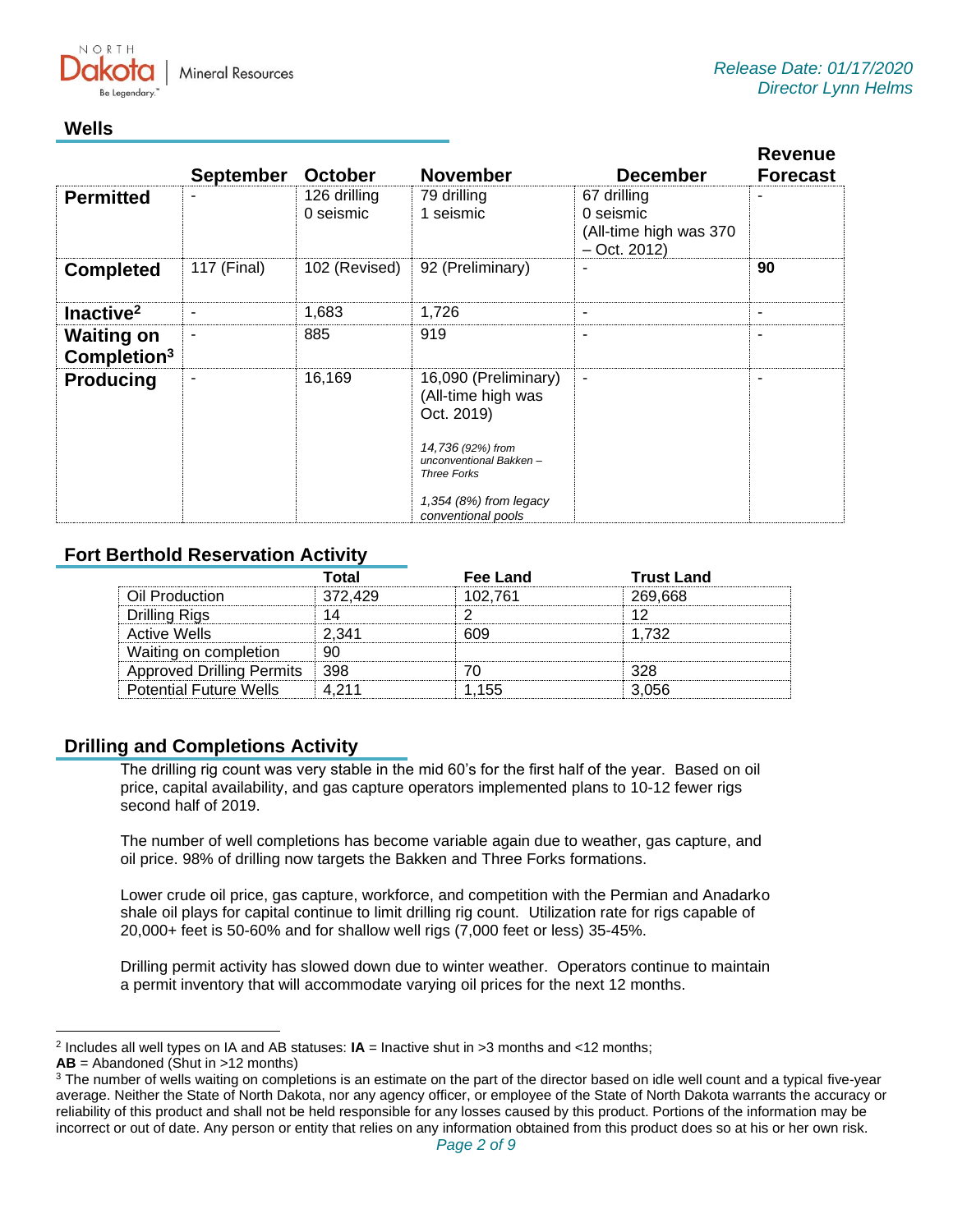

### **Crude Oil Markets**

OPEC and Russia have agreed to increased production restrictions of 500,000 barrels per day through March 2020. Futures markets and EIA continue to anticipate crude oil oversupply through year end 2020.



Crude oil takeaway capacity including rail deliveries to coastal refineries is adequate, but Washington state Senate Bill 5579 threatens to disrupt 150,000-200,000 barrels per day.

#### **Seismic**

Seismic activity is very slow.

|  | Active Surveys   Recording   NDIC Reclamation Projects   Remediating   Suspended |  | Permitten |
|--|----------------------------------------------------------------------------------|--|-----------|
|  |                                                                                  |  |           |

#### **Gas Capture**

US natural gas storage has increased to 5% above the five-year average while crude oil inventories have decreased to the long-term average, indicating little potential for price increases in the future. North Dakota shallow gas exploration could be economic at future gas prices but is not at the current price.

The price of natural gas delivered to Northern Border at Watford City is down \$0.14 to \$1.59/MCF. This results in a current oil to gas price ratio of 34 to 1. The statewide gas flared volume from October to November decreased 3,257 MCFD to 543,101 MCF per day and percent flared decreased to 17% with a Bakken capture percentage of 83%.

The historical high flared percent was 36% in 09/2011.

| <b>Gas Capture Details:</b> |     | The Commission established the following gas<br>capture goals: |                                     |  |
|-----------------------------|-----|----------------------------------------------------------------|-------------------------------------|--|
| Statewide                   | 83% |                                                                |                                     |  |
| Statewide Bakken            | 83% | 74%                                                            | October 1, 2014 - December 31, 2014 |  |
| Non-FBIR Bakken             | 84% | 77%                                                            | January 1, 2015 - March 31, 2016    |  |
| FBIR Bakken                 | 81% | 80%                                                            | April 1, 2016 - October 31, 2016    |  |
| Trust FBIR Bakken           | 81% | 85%                                                            | November 1, 2016 - October 31, 2018 |  |
| Fee FBIR                    | 83% | 88%                                                            | November 1, 2018 - October 31, 2020 |  |
|                             |     | 91%                                                            | November 1, 2020                    |  |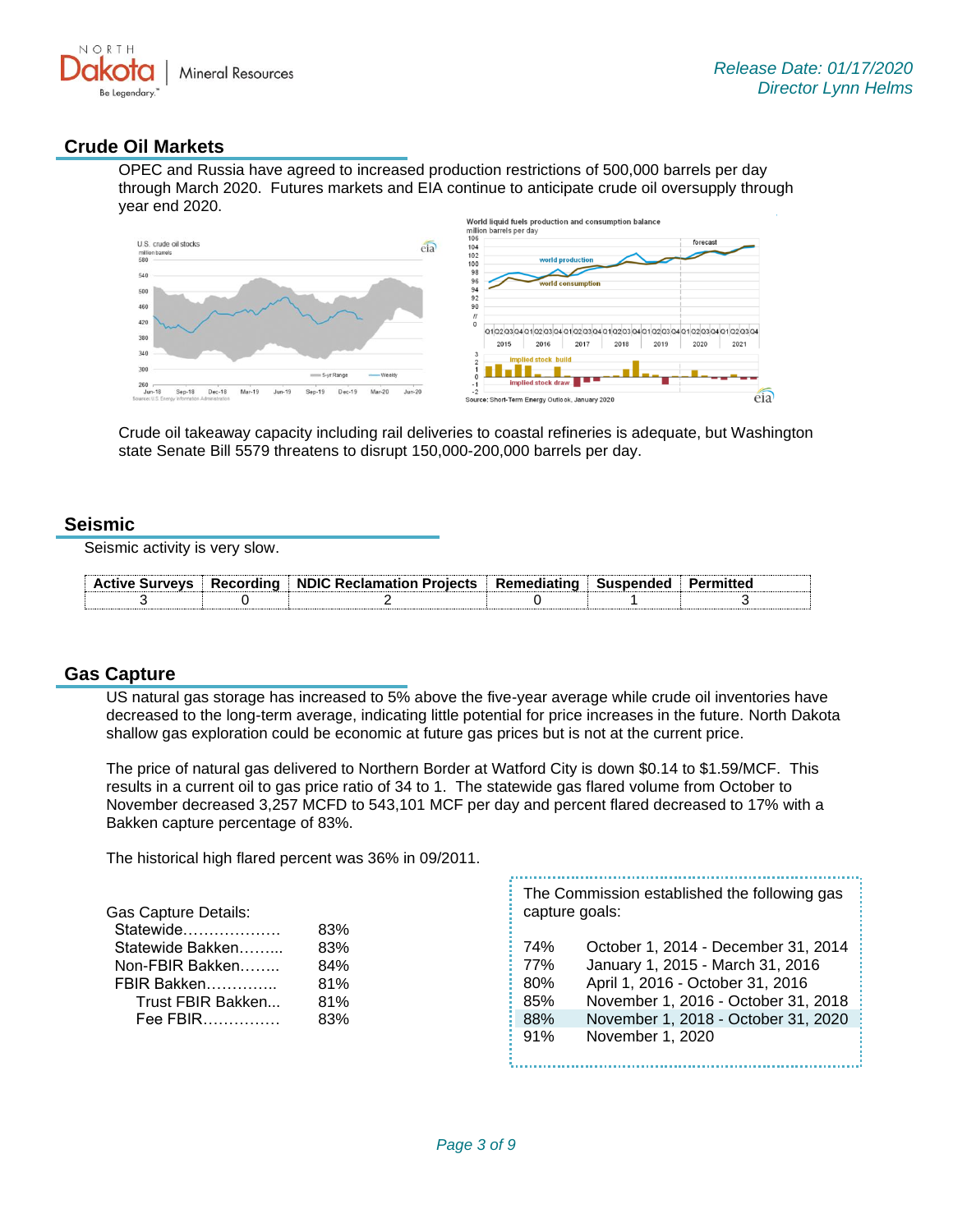

# **Agency Updates**

#### **Bureau of Indian Affairs**

**BIA** has published a new final rule to update the process for obtaining rights of way on Indian land. The rule was published 11/19/15 and became effective 12/21/15. The final rule can be found at [https://www.federalregister.gov/articles/2015/11/19/2015-28548/rights-of-way-on-indian-land.](https://www.federalregister.gov/articles/2015/11/19/2015-28548/rights-of-way-on-indian-land) On 3/11/16, the Western Energy Alliance filed a complaint and motion for a temporary restraining order and/or a preliminary injunction. On 4/19/16, the US District court for the District of North Dakota issued an order denying the motion for a preliminary injunction. New valuation requirements have resulted in increased delays since 1/1/19.

#### **Bureau of Land Management**

**BLM** published a new final rule 43 CFR Parts 3100, 3160 and 3170 to update and replace its regulations on venting and flaring of natural gas effective 1/17/16. The final rule can be viewed online at [https://www.blm.gov/programs/energy-and-minerals/oil-and-gas/operations-and-production/methane-and](https://www.blm.gov/programs/energy-and-minerals/oil-and-gas/operations-and-production/methane-and-waste-prevention-rule)[waste-prevention-rule](https://www.blm.gov/programs/energy-and-minerals/oil-and-gas/operations-and-production/methane-and-waste-prevention-rule). North Dakota, Wyoming, Montana, Western Energy Alliance, and IPAA filed for a preliminary injunction to prevent the rule going into effect until the case is settled. A hearing in Casper, Wyoming was held 1/6/17. On 1/16/17 the court denied all of the petitioners' motions for preliminary injunctions. **On 2/3/17 the US House of Representatives voted 221-191 to approve a Congressional Review Act resolution against the rule.** On 3/28/17 President Trump issued an executive order which in part directs "The Secretary of the Interior shall review the following final rules, and any rules and guidance issued pursuant to them, for consistency with the policy set forth in section 1 of this order and, if appropriate, shall, as soon as practicable, suspend, revise, or rescind the guidance, or publish for notice and comment proposed rules suspending, revising, or rescinding those rules:". This rule is included in the list as item (iv). North Dakota plans to continue active participation in the litigation of this rule until the BLM takes final action eliminating the rule. **On 5/10/17 the Senate voted 51 to 49 against the CRA, allowing the rule to remain in effect.** On 6/27/17 U.S. D. Ct. Judge Skavdahl granted BLM's motion to extend the merits briefing schedule by 90 days, based on BLM's APA 705 stay and BLM's representations regarding its plans to reconsider the VF Rule. Opening briefs were filed 7/3/17. On 7/5/17 California and New Mexico sued BLM in the U.S. District Court for the Northern District of California, seeking a declaratory judgement that BLM's APA 705 stay was illegal and vacating the stay. The relief they request would vacate the stay of the January 2018 compliance et al deadlines, bringing them all back into force. BLM officials encouraged North Dakota to intervene. On 7/12/17 a group of NGOs including the Fort Berthold Protectors of Water and Earth Rights filed a separate suit against the BLM in federal court in the U.S. District Court for the Northern District of California, seeking a declaratory judgement that BLM's APA 705 stay was illegal and vacating the stay. California and New Mexico, along with various environmental groups, have challenged BLM's stay in the Northern District of California, and filed a motion for summary judgment on 7/26/17. On 8/24/17 North Dakota filed a response supporting BLM's motion, a motion to intervene, and a motion to change venue to Wyoming in an attempt to prevent all of the litigation regarding the timing of the Flaring Rule, including the future rulemakings further extending compliance deadlines that BLM has stated that it intends to publish, could end up in front of the magistrate judge in the Northern District of California instead of Judge Skavdahl in Wyoming. On 10/04/17 the federal magistrate judge in the Northern District of California granted the summary judgement motion by California, New Mexico, and several NGOs throwing out BLM's administrative and temporary postponement of several of the future rules compliance dates/obligations. On 10/05/17 the BLM issued a Federal Register Notice for a proposed rule that if finalized will delay certain requirements of the BLM Rule until January 17, 2019. North Dakota submitted comments to (1) support BLM's decision to delay certain compliance requirements and (2) continue to make the record that BLM exceeded its authority to promulgate the rule in the first place with particular emphasis on the specific/unique North Dakota considerations at issue. NDIC comments are available at [http://www.nd.gov/ndic/ic-press/dmr-blm-comments17-11.pdf.](http://www.nd.gov/ndic/ic-press/dmr-blm-comments17-11.pdf) BLM, the states of CA & NM, and the NGOs supporting the current final rule were granted an extension to file response briefs to December 11<sup>th</sup> in the WY court. Oral arguments are scheduled on December 18<sup>th</sup>. Judge Skavdahl has indicated he wishes to decide the merits of this case before the major compliance requirements of the current final rule take effect in January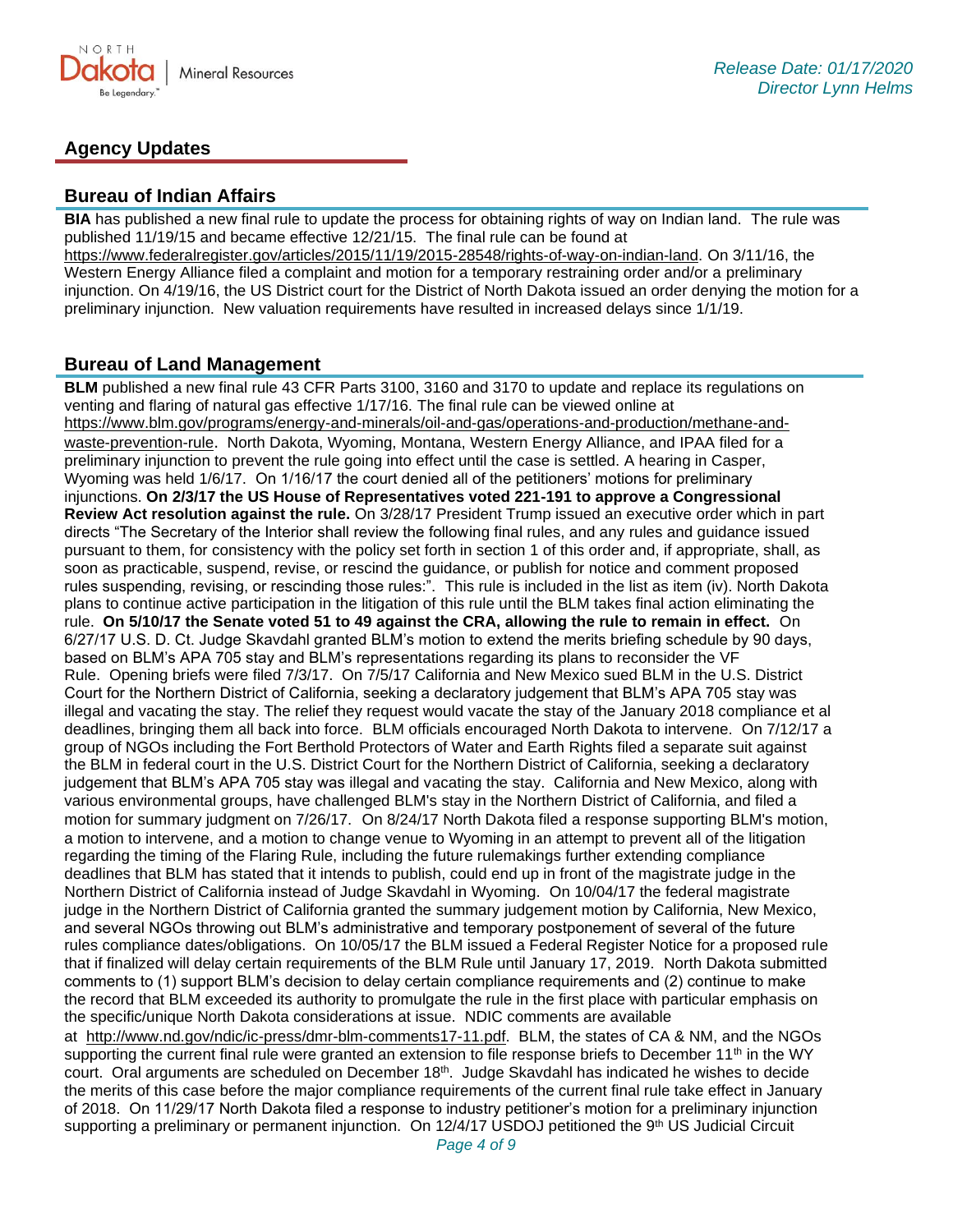

Court in San Francisco to review and overturn the Northern District of California court's November decision ordering the US Bureau of Land Management to make oil and gas producers comply with the methane emissions requirements while the rules are being reviewed. Briefs in favor of the industry preliminary injunction motion are due on 12/18/17 and briefs responding to BLM's motion to stay the litigation are due on 1/5/18. On 12/7/17 BLM published a rule in the Federal Register delaying the methane regulation until January 2019, saying the previous rule is overly burdensome to industry. Officials said the delay will allow the federal Bureau of Land Management time to review the earlier rule while avoiding tens of millions of dollars in compliance costs to industry that may turn out to be unnecessary. On 12/19/17 BLM was sued by California, New Mexico, and a large group of NGOs in the Northern District of California federal court over the 12/7/17 rule extending certain compliance dates in BLM's 2016 Rule. The complaint requests that BLM's extension rule be set aside and the provisions it relates to reinstated. On 12/26/17 BLM filed a motion seeking to stay the litigation in the U.S. District Court case in WY and to vacate the January 5 briefing deadline, a motion in which the industry trade associations and Montana and Wyoming joined. North Dakota and Texas filed a short response on 12/27/17 asking the Court to deny the motion or allow until 1/12/18 to fully respond to BLM's holiday week motion. On 12/29/17 the Wyoming district court granted BLM's motion to stay the 2016 Rule challenge litigation. On 2/22/18 BLM published a new rule proposal to revise the 2016 final Waste Prevention Rule (also known as the venting and flaring rule). The proposed rule would eliminate duplicative regulatory requirements and re-establish long-standing requirements that the 2016 final rule sought to replace. While the proposed rule is open for public comment generally, the Federal Register notice specifically requests comment on ways that the BLM can reduce the waste of gas by incentivizing the capture, reinjection, or beneficial use of the gas. Public comments on this proposed rule were due to the BLM on or before 4/23/18. NDIC comments can be viewed at [http://www.nd.gov/ndic/ic-press/blm%20comments%20180417.pdf.](http://www.nd.gov/ndic/ic-press/blm%20comments%20180417.pdf) On 2/22/18 Judge Orrick in the Northern District of California entered a preliminary injunction against the BLM's "Suspension Rule" which suspended for one year certain compliance deadlines in BLM's Venting and Fairing Rule. Judge Orrick also denied North Dakota's motion to transfer the case to the District of Wyoming where Judge Skavdahl had stayed the original rule on the grounds that parties were protected by the Suspension Rule. The immediate effect of this decision was to reinstate the BLM Venting and Fairing Rule in full, along with compliance deadlines that became effective January 17, 2018, and remove the protections relied upon by Judge Skavdahl the District of Wyoming case. On 3/7/18 U.S. District Court Judge Skavdahl granted the North Dakota/Texas Motion to lift the stay in the challenge to the BLM's Venting & Flaring Rule. The California Court explicitly adopted North Dakota's central position in intervention - stating that "I express no judgment whatsoever in this opinion on the merits of the [V&F] Rule," showing great deference to Judge Skavdahl and the existing case in his Court and rejecting the California, NM, and NGOs request to uphold the V&F Rule. Judge Skavdahl's Lift Stay Order gives BLM until March 14 to file its response to North Dakota/Texas, as well as to the motions filed by Wyoming/Montana and Industry, with reply briefs due March 21. Wyoming/Montana are seeking a partial stay of the VF Rule under Section 705, and Industry is seeking a partial Preliminary Injunction of the Rule. On 4/4/18 U.S. District Judge Skavdahl issued an order granting Wyoming's request for a partial stay of the Rule under Section 705 of the APA. The Court's limited Stay Order provides immediate relief to industry, but the balance of the Rule, including BLM's unlawful exercise of authority over State and private mineral interests through an over-inclusive application of communitization remains. The Court denied the North Dakota/Texas motion to move forward to complete briefing on the merits, and also denied industry's motion for a preliminary injunction. The Court expressed frustration with " the administrative dysfunction" reflected by this case as it ping-pongs between the District Courts of Wyoming and the N.D. of CA and BLM's various attempts to delay, rescind or replace the Rule, concluding that "going forward on the merits at this point remains a waste of judicial resources and disregards prudential ripeness concerns." On 4/5/18 15 NGOs filed a Notice of Appeal with the 10th Circuit. California & New Mexico followed suit on 4/5/18 and have now also filed an appeal with the 10th Circuit. On  $9/12/18$  North Dakota filed a brief in the 10<sup>th</sup> Circuit Court of Appeals urging the Court, if it chooses to reverse the Wyoming district court's Stay Order, to remand the case back to the Wyoming district court with direction to finish this protracted legal process by promptly proceeding to a ruling on the merits. On 9/18/18 BLM issued their final rule revising the Obama-era Waste Prevention Rule, also referred to as the venting and flaring rule. The new rule will better align venting and flaring regulations with President Trump's priorities on energy development, job creation, and reduced compliance costs. These changes will also allow BLM to recognize existing state regulatory efforts and avoid duplicative requirements. In response to comments and after further consideration, the BLM made the following modifications to the proposed rule in this final rule: (1) Clarification that the 24-hour limit on royalty-free flaring during downhole well maintenance and liquids unloading in § 3179.104 applies "per event"; (2) Addition of a standard for "applicable rules, regulations,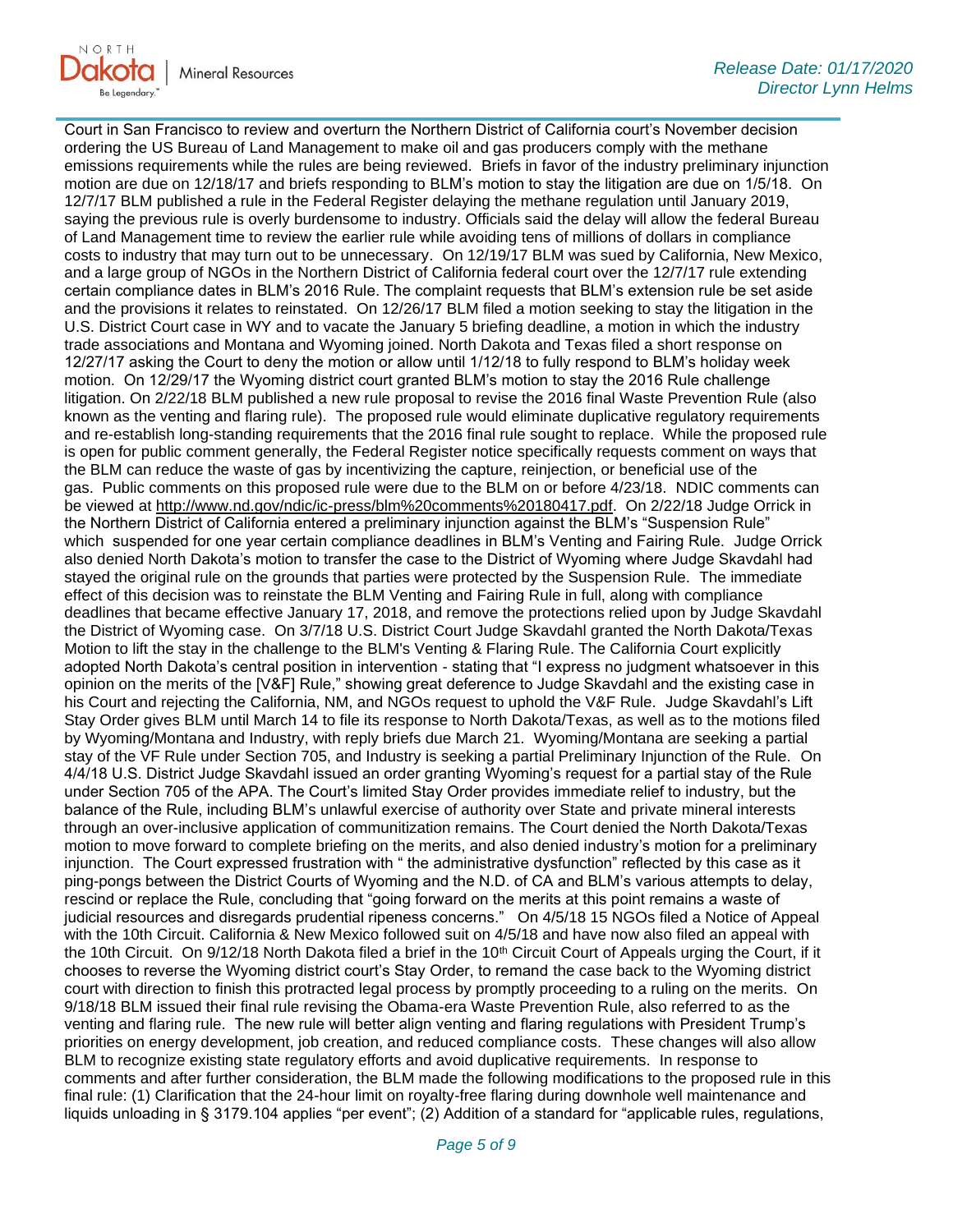

or orders" of a State regulatory agency or tribe in § 3179.201(a); and (3) Addition of a provision allowing for tribes to seek BLM approval to have tribal rules apply in place of any or all of the provisions of subpart 3179. The revised rule goes into effect on 11/27/18. On 9/28/18 a coalition of 17 conservation and tribal citizen groups filed a lawsuit challenging the decision to revise the Bureau of Land Management's Waste Prevention Rule, stating that the rule violates a number of existing federal policies. The states of New Mexico and California also filed a lawsuit challenging BLM's action. The BLM and NDIC have reached an impasse on negotiations for an agreement to implement section 3179.201, but continue to communicate regarding possible ways to resolve the disagreement.

**BLM** revised final regulations for hydraulic fracturing on federal and Indian lands were published in the CFR on 3/26/15 and they were scheduled to go into effect 6/24/15. North Dakota, Colorado, Utah, Wyoming, Western Energy Alliance, and IPAA filed for a preliminary injunction to prevent the rules going into effect until the case is settled. Following a lengthy hearing in Casper, Wyoming on 6/23/15, the court issued a stay on the rules. On 9/30/15 the court granted a preliminary injunction, preventing the rules from being enforced until litigation on the rule is final. The 10<sup>th</sup> Circuit Court of Appeals issued an order 3/10/16 denying the industry alternative motion for a stay. On 6/21/16 the court found the rule to be unlawful and ordered it set aside. The plaintiffs filed a motion with the US Court of Appeals for the Tenth Circuit to dismiss the appeal of the preliminary injunction. The Department of Justice on behalf of the BLM and the intervening environmental groups filed an appeal of the decision on the rule and oppose the motion to dismiss the appeal of the preliminary injunction. The North Dakota Response Brief to the US Court of Appeals for the Tenth Circuit was filed 9/15/16. NDIC comments on the rule can be found at [http://www.nd.gov/ndic/ic-press/BLM-comments-](http://www.nd.gov/ndic/ic-press/BLM-comments-120625.pdf)[120625.pdf](http://www.nd.gov/ndic/ic-press/BLM-comments-120625.pdf). On 3/28/17 President Trump issued an executive order which in part directs "The Secretary of the Interior shall review the following final rules, and any rules and guidance issued pursuant to them, for consistency with the policy set forth in section 1 of this order and, if appropriate, shall, as soon as practicable, suspend, revise, or rescind the guidance, or publish for notice and comment proposed rules suspending, revising, or rescinding those rules". This rule is included in the list as item (i). On 5/4/2017 BLM filed a request asking the court to hold the appeal in abeyance as it will "soon" initiate a rulemaking process to revise or rescind the 2015 Rule, that it had the authority to issue the Rule, but conceding that the Rule does not reflect BLM's current priorities or policies, as reflected in certain recent Presidential Executive Orders. After the BLM submitted its filings the 10th Circuit Court Appeals immediately directed the petitioners (including North Dakota) and the intervenors to file briefs by 6/5/17 to respond to BLM's position. Two amicus groups that submitted merits briefs (the law school professors and former DOI officials) filed supplemental amicus briefs on the questions posed by the Court following the change of Administrations. The Court's Supplemental Order authorized the filing of these additional amicus briefs. Both briefs seek to capitalize on the BLM's continued insistence that it had the authority to issue the Rule (but concede that the 2015 HF Rule does not reflect BLM's current priorities or policies as reflected in certain recent Presidential Executive Orders). The two amicus groups solicit the Court to rule on the merits of the BLM and NGO appeals and to overturn the District Court decision, actually asking the Court to issue an advisory opinion on the BLM's authority. In addition to addressing the NGO arguments, North Dakota will respond to these two briefs in the context that all three parties are asking the Court to do what it is prohibited from doing by Article III of the U.S. Constitution. North Dakota filed a response brief 6/20/17 in support of the BLM action to put the rule in abeyance and take final action vacating the rule. Oral arguments before the 10<sup>th</sup> Circuit took place 7/27/17. A recording of the oral arguments is now available on the home page of the court's website [http://www.ca10.uscourts.gov.](https://urldefense.proofpoint.com/v2/url?u=http-3A__www.ca10.uscourts.gov&d=DwMGaQ&c=2s2mvbfY0UoSKkl6_Ol9wg&r=-wqsZnBxny594KY8HeElow&m=Ul_VtJUX6iW5pvHjCcBxUWtskC0F4Dhry3sPtcEHvCw&s=laRHiLDv5w8otcQWQjpn82WMieoB2AZ-Q4M1LFQPL5s&e=) NDIC filed comments supporting BLM's rescission of the rule that can be found at [http://www.nd.gov/ndic/ic-press/dmr](http://www.nd.gov/ndic/ic-press/dmr-blm-comment17-9.pdf)[blm-comment17-9.pdf.](http://www.nd.gov/ndic/ic-press/dmr-blm-comment17-9.pdf) On 09/21/17 the 10th Circuit issued a split (2-1) decision to dismiss the appeals as prudentially unripe, vacate the district court's judgment invalidating the rule, and remand with instructions to dismiss the underlying action without prejudice. Appellees State of North Dakota, State of Colorado, State of Utah, and State of Wyoming's filed a Petition for Panel Rehearing And/Or Request for En Banc Determination on 11/03/17. On 11/06/17 the court ordered the appellants to file a response to the Petition on or before 11/20/2017. The En Banc rehearing request was denied. The  $10<sup>th</sup>$  circuit court has not yet issued its mandate ending the current round of litigation in the Wyoming District court. The Ute tribe filed a motion on 1/12/18 asking the court to dismiss the appeals as moot based on the publication of the rescission rule and leave the WY court decision to vacate the rule in place. The court ordered the DOJ and BLM to file a response by 1/22/18. On 12/29/17 BLM published a final rule rescinding the 2015 Hydraulic Fracturing rules with 2 exceptions 1) the rule does not restore language requiring pre-approval of non-routine hydraulic fracturing operations and 2) the rule does not rescind changes to 43 CFR 3160 due to other rules published between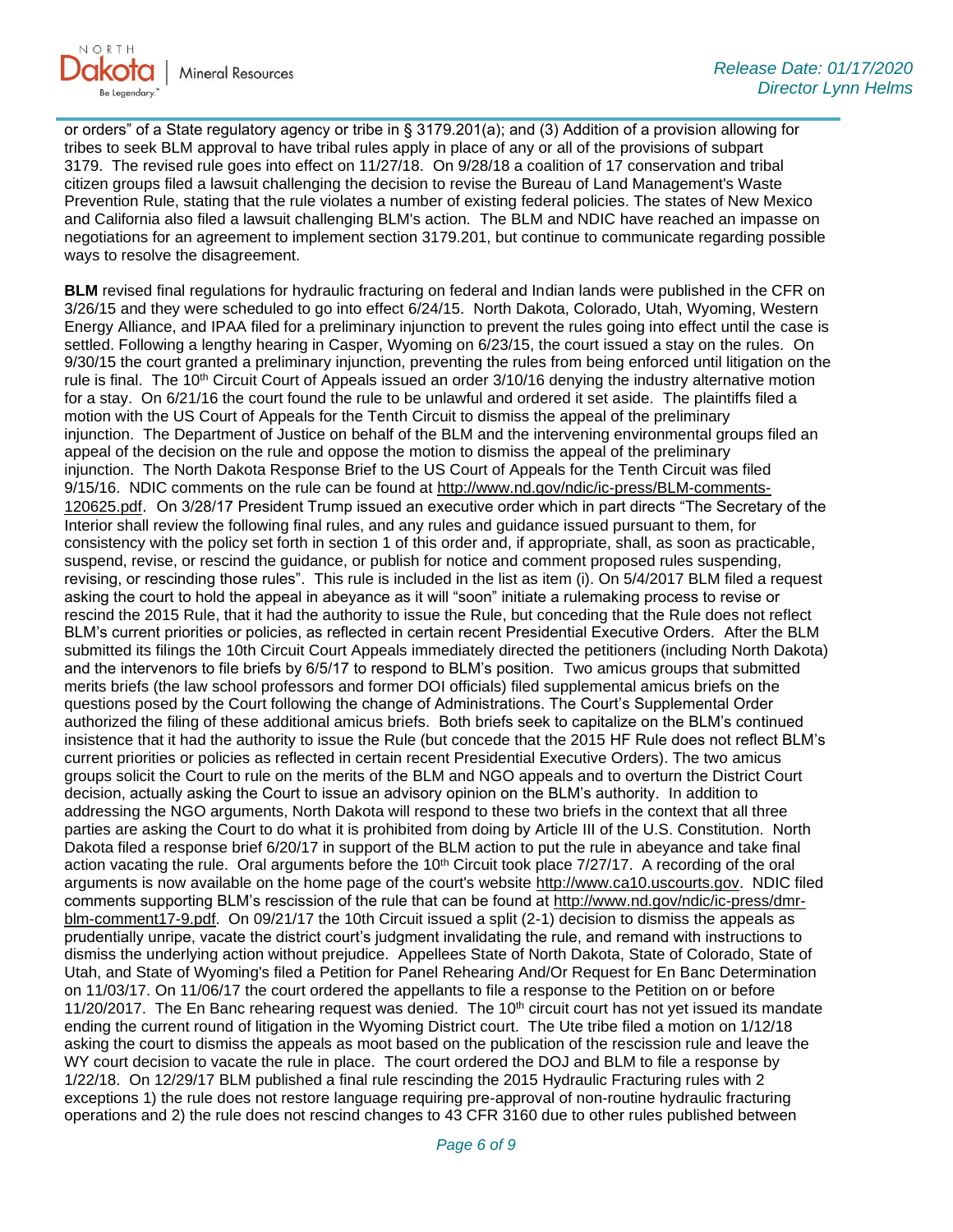

3/26/15 and 12/29/17 (electronic filing and venting & flaring rules). On 2/7/18 North Dakota filed a reply in support of its motion to dismiss the original rule appeal as moot pursuant to Federal Rule of Appellate Procedure 27(a)(4), and request that the Court should not issue the mandate, nor vacate the District Court's judgment based on two new and important developments: (1) on December 29, 2017, the Bureau of Land Management (BLM) promulgated a final rule rescinding the Hydraulic Fracturing Rule ("HF Rule"), and (2) on January 24, 2018, the Citizen Group Intervenors challenged the repeal of the HF Rule ("HF Repeal Rule") in the U.S. District Court for the Northern District of California.

**BLM** On 8/9/17 the DOI Interior board of Land Appeals stayed drilling on the Slawson Torpedo wells. The MHA Nation appealed the BLM decision to grant drilling permits because the well pad is located 600 feet from Lake Sakakawea although a 2012 tribal law requires the wells be 2,640 feet from the lake. The spacing unit for the wells contains private, federal, and state minerals while the surface location is on private land within the boundaries of the Fort Berthold Reservation. On 8/15/17 U.S. District Court Judge Daniel Hovland granted Slawson's request to continue drilling and on 8/29/17 extended the order allowing drilling to continue until another hearing on the matter is held. On 6/21/18 the Mandan, Hidatsa and Arikara Nation sued the U.S. Department of the Interior challenging a decision from the agency's Office of Hearing and Appeals that the tribe said approved drilling near a lake within the boundaries of the nation's Fort Berthold Indian Reservation. Among other things, the nation asked for "an order setting aside and vacating the director's decision and holding that the eight [applications for permit to drill] must be denied because they are within 1,000 feet of Lake Sakakawea, the source of the MHA Nation's drinking water; or in the alternative reinstituting the board's stay order and remanding the case back to the Department of the Interior for reconsideration." Slawson intervened in the case and moved to have the appeal transferred to the U.S. District Court in North Dakota. The court granted Slawson's motion and the appeal was transferred to the U.S. District Court in North Dakota, where it is currently pending.

#### **Environmental Protection Agency**

**EPA** On 08/21/2018 the U.S. Environmental Protection Agency (EPA) proposed a new rule to reduce greenhouse gas (GHG) emissions from existing coal-fired electric utility generating units and power plants across the country. This proposal, entitled the Affordable Clean Energy (ACE) Rule, establishes emission guidelines for states to use when developing plans to limit GHGs at their power plants. The ACE Rule replaced the prior administration's Clean Power Plan (CPP) and instead empowers states, promotes energy independence, and facilitates economic growth and job creation. Pursuant to President Trump's Executive Order 13873, which directed Federal agencies to review burdensome regulations, the EPA undertook a review of the CPP. Many believed the CPP exceeded EPA's authority under the Clean Air Act, which is why 27 states, 24 trade associations, 37 rural electric co-ops, and three labor unions challenged the rule. The Supreme Court issued an unprecedented stay of the rule. The proposal was published in the Federal Register on 8/31/18 and EPA will take comment on the proposal for 60 days (until 10/30/18) and will hold a public hearing. More information is available at [https://www.epa.gov/stationary-sources-air](https://www.epa.gov/stationary-sources-air-pollution/proposal-affordable-clean-energy-ace-rule)[pollution/proposal-affordable-clean-energy-ace-rule.](https://www.epa.gov/stationary-sources-air-pollution/proposal-affordable-clean-energy-ace-rule) On July 8, 2019, EPA issued the final Affordable Clean Energy rule (ACE) and repealed the Clean Power Plan. On the same day the American Lung Association and the American Public Health Association filed a challenge to the rules in the U.S. Court of Appeals for the District of Columbia. Since then, 22 states, the District of Columbia and six municipalities led by the state of New York lodged a challenge to the rules in the D.C. Circuit, followed closely by a third challenge brought by environmental groups. Numerous industry groups and power providers are seeking to intervene in the litigation in support of the ACE rule. The EPA has asked the court to expedite review of the challenges in the hope of achieving a resolution in the D.C. Circuit by summer of 2020.

**EPA** On 08/24/18 Trump administration officials at EPA announced they are phasing out the agency's enforcement focus on animal waste pollution and the oil and gas industry. Enforcement chief Susan Bodine said she wants to shift the focus away from oil and gas as a sector deserving of extra scrutiny and toward prioritizing broad environmental problems, such as air pollution.

**EPA** On 6/3/16 the final rule proposing a suite of changes to Clean Air Act permitting requirements for new and modified emissions sources in the oil and natural gas industry was published in the Federal Register. On 6/29/16 the NDIC decided to file a Petition for Review with the US Appeals Court for the District of Columbia to defend the state's sovereign jurisdiction over oil and gas regulation. Thirteen other states have joined this effort. North Dakota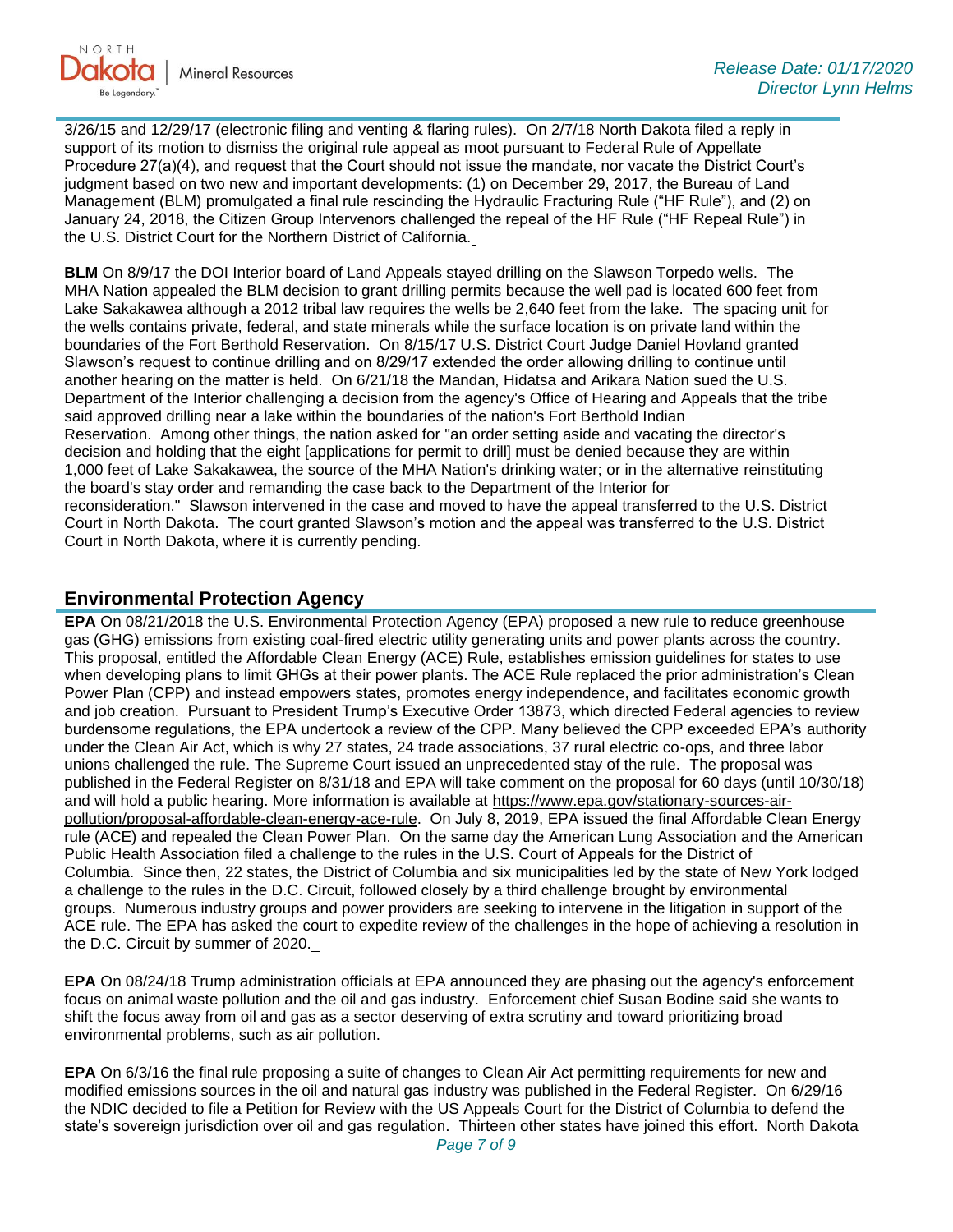declined the standard offer to explore settlement through the court's mediation program. The proposed actions and NDIC comments are as follows:

o Proposed New Source Performance Standards – Docket ID number EPA-HQ-OAR-2010-0505. NDIC comments can be found at<http://www.nd.gov/ndic/ic-press/EPA-HQ-OAR-2010-0505.pdf>

o Draft Control Techniques Guidelines – Docket ID number: EPA-HQ-OAR-2015-0216. NDIC comments can be found at<http://www.nd.gov/ndic/ic-press/EPA-HQ-OAR-2015-0216.pdf>

o Proposed Source Determination Rule – Docket ID number: EPA-HQ-OAR-2013-0685. NDIC comments can be found at<http://www.nd.gov/ndic/ic-press/EPA-HQ-OAR-2013-0685.pdf>

o Proposed Federal Implementation Plan for Implementing Minor New Source Review Permitting in Indian Country – Docket ID number: EPA-HQ-OAR-2014-0606. NDIC comments can be found at [http://www.nd.gov/ndic/ic](http://www.nd.gov/ndic/ic-press/EPA-HQ-OAR-2014-0606.pdf)[press/EPA-HQ-OAR-2014-0606.pdf](http://www.nd.gov/ndic/ic-press/EPA-HQ-OAR-2014-0606.pdf).

North Dakota et al. and EPA have filed motions to govern further proceedings and briefing schedules. On 3/28/17 President Trump issued an executive order which in part directs "The Administrator shall review the final rule entitled "Oil and Natural Gas Sector: Emission Standards for New, Reconstructed, and Modified Sources," 81 Fed. Reg. 35824 (November 3, 2016), and any rules and guidance issued pursuant to it, for consistency with the policy set forth in section 1 of this order and, if appropriate, shall, as soon as practicable, suspend, revise, or rescind the guidance, or publish for notice and comment proposed rules suspending, revising, or rescinding those rules." On 4/7/17 EPA filed a motion to hold the cases in abeyance. On 6/8/17 the NGO environmental groups challenged EPA's November 5th decision to issue a 90 day stay of the Rule's upcoming implementation dates. The NGOs argue that EPA's justifications for its stay (onerous implementation costs and excessive state administrative burdens) of the Rule were already raised and rejected by EPA during EPA's original rulemaking and that the requirements of a "judicial stay" are not met. The NGO's action is a new case, filed in the D.C. Circuit. They have also filed an emergency motion asking the Court to immediately vacate EPA's decision. On November 3 the DC Circuit court issued a 2:1 decision granting the NGO petition and vacating EPA's 90 day stay of the rule. North Dakota filed an amicus brief in support of the EPA stay. On 7/13/17 the same DC Circuit court granted an EPA motion to recall the mandate and granting 14 days for then EPA to seek reconsideration or review by the full court. API and WVA along with other states filed petitions for rehearing en banc, but on 8/10/17 the entire DC Circuit issued an order denying the API and WVa et al States petitions. EPA now proposes a 2-year stay of certain provision in the oil and gas NSPS. North Dakota filed comments on 8/9/17 in support of the proposed 2-year stay. On 11/8/17 EPA published a Federal Register notice request for supplemental comments relating to the current Administration's efforts to change course on the oil and gas sector methane regulations put in place by the Obama Administration. North Dakota did not submit additional comment to EPA because the North Dakota comments submitted on 8/9/17 correctly advocate that EPA's rationale for the two year stay also justifies outright repeal of the original Rule, so it justifies a two year stay. On 9/11/18 EPA proposed targeted improvements to the 2016 New Source Performance Standards for the oil and gas industry that streamline implementation, reduce duplicative EPA and state requirements, and significantly decrease unnecessary burdens on domestic energy producers. This oil and gas targeted improvements package is expected to save up to approximately \$484 million in regulatory costs from 2019 – 2025 or \$75 million annually. NDIC comments can be found at<http://www.nd.gov/ndic/ic-press/EPA-HQ-OAR-2017-0757.pdf>

# **Pipeline and Hazardous Materials Safety Administration**

**PHMSA** Advance notice of proposed rulemaking (ANPRM)was announced 1/10/17. SUMMARY: PHMSA is considering revising the Hazardous Materials Regulations (HMR) to establish vapor pressure limits for unrefined petroleum-based products and potentially all Class 3 flammable liquid hazardous materials that would apply during the transportation of the products or materials by any mode. PHMSA is currently assessing the merits of a petition for rulemaking submitted by the Attorney General of the State of New York regarding vapor pressure standards for the transportation of crude oil. The petition requests that PHMSA implement a Reid Vapor Pressure (RVP) limit less than 9.0 pounds per square inch (psi) for crude oil transported by rail. This rule making could substantially interfere with NDIC oil conditioning regulations. You can read about the NDIC regulations at [https://www.dmr.nd.gov/oilgas/2014Permitting\(2\).asp.](https://www.dmr.nd.gov/oilgas/2014Permitting(2).asp) NDIC submitted comments on 3/20/17 and the comment period closed on 5/19/17. On 6/6/2018 Senator Schumer wrote urging DOE and PHMSA to propose and quickly finalize a rule establishing federal volatility standards for the shipment of crude oil by rail in the United States. The NDIC submitted a letter on 6/28/18 to proactively correct several conclusions and statements in Senator Schumer's letter about NDIC oil conditioning regulations and provide the background and a better understanding of the state's oil conditioning standards for Bakken, Three Forks, and/or Sanish crude oil prior to market transport.